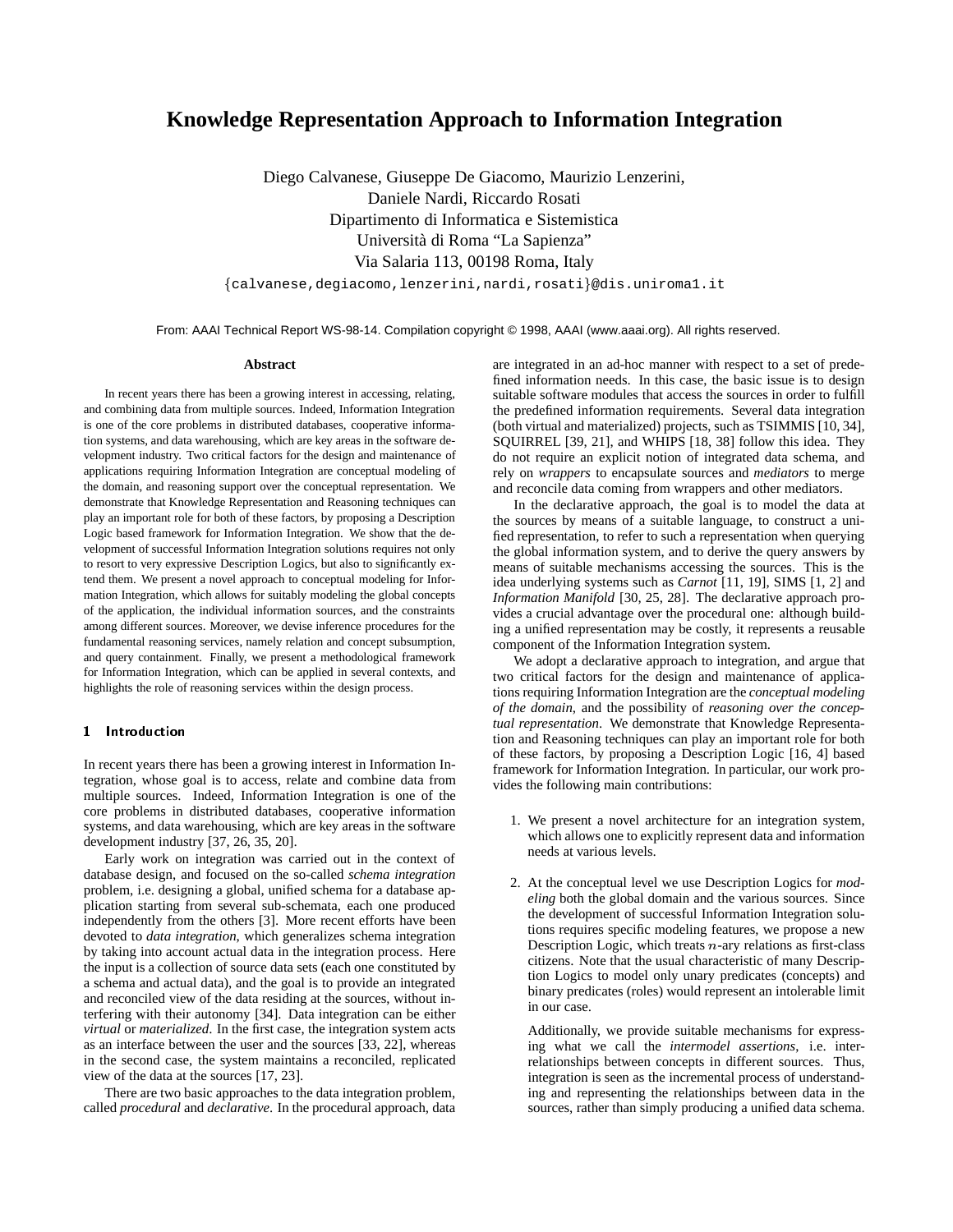The fact that our approach is incremental is also important in amortizing the cost of integration.

- 3. For an accurate description of the information sources, we incorporate in our logic the possibility of describing all data at the logical level in terms of a set of *relational structures*. Each relational structure is defined as a view over the conceptual representation, thus providing a formal mapping between the description of data and the conceptual representation of the domain.
- 4. We provide *inference procedures* for the fundamental reasoning services, namely concept and relation subsumption, and query containment. Indeed, we present the first decidability result on query containment for a Description Logic with *n*-ary relations [6]. Based on these reasoning methods, we present a methodological framework for Information Integration, which can be applied both in the virtual and in the materialized approach.

Compared with the procedural approaches, which have been designed to cope in a more flexible way with the dynamics of the sources, our methodology for incremental schema integration based on intermodel assertions combines the advantages of a conceptual representation with the necessary flexibility to deal with changes in the domain. In particular, the ability of reasoning over both the conceptual representation and the relational structures can be profitably used in designing mediators with verifiable specifications.

The paper is organized as follows. In Section 2 we describe in more detail our architecture for Information Integration. In Section 3 we present the particular Description Logic we use to realize the architecture. In Section 4 we illustrate how the reasoning techniques associated with our logic are used to improve the design and maintenance of the Information Integration system. Section 5 concludes the paper.

# 2 Architecture of integration systems

In this section we describe the architecture of an integration system resulting from the introduction of a conceptual layer. In particular, we illustrate both the various components that are maintained and used by the system, and the tasks that the system has to carry out for performing its job. The proposed architecture serves as a general setting where different approaches to integration can be evaluated and compared. Indeed, we illustrate how existing integration systems can be obtained as specializations of this general architecture.

# 2.1 Components

The data structures managed by an integration system are shown in Figure 1, where four levels are singled out: *conceptual*, *logical*<sup>1</sup>, *physical*, and *meta*. Furthermore, Figure 1 includes the following elements, which are outside the boundary of the integration system:

- The *Interface*, which is the module that allows the communication with both the user (i.e. anyone interested in retrieving information) and the designer (i.e. the one in charge of the building and the functioning of the system).
- The *External Sources*, which represent the independent systems managing the actual data that the system is supposed to integrate.

# The conceptual level

The conceptual level contains a formal description of the concepts, the relationships between concepts, and the information requirements that the integration application has to deal with. The key feature of this level is that such a description is independent from any system consideration, and is oriented towards the goal of expressing the semantics of the application. In particular, we distinguish among the following elements in the conceptual level:

- The *Enterprise Model*<sup>2</sup> is a conceptual representation of the global concepts and relationships that are of interest to the application. It corresponds roughly to the notion of integrated conceptual schema in the traditional approaches to schema integration.
- For an information source S, the *Source Model* of S is a conceptual representation of the data residing in S.
- The term *Domain Model* is used to denote the union of both the Enterprise Model and the various Source Models, plus possible intermodel relationships, i.e. relationships holding between concepts belonging to different models (i.e. between one concept in source  $S$  and one concept in the Enterprise Model, or between one concept in one source and one concept in another source).
- A *Query Model* is a conceptual representation of an information need. An example of Query Model is a relational query over the Domain Model.

We point out that the Domain Model contains *intermodel relationships*, i.e. the specification of the interdependencies between elements of different Source Models and between Source Models and the Enterprise Model. The notion of interdependency is a central one in our architecture. Since the sources are of interest in the system, integration does not simply mean producing the Enterprise Model, but rather to be able to establish the correct relationships both between the Source Models and the Enterprise Model, and between the various Source Models.

### The logical level

The *logical level* contains the description of the data and the queries of interest to the system, expressed in terms of typical logical structures managed by DBMSs. In particular, the *Source Schema* of a source S describes the logical content of S and the *Materialized View Schema* describes the logical content of the materialized views maintained by the system. Collectively, the Source Schemas and the Materialized View Schema form what we call the *Data Schema*. Obviously, the Materialized View Schema is meaningful only in the case where the integrated data (or portions thereof) are materialized, whereas it is meaningless in the case of fully virtual integration. Finally, the *Query Schemas* express the information needs at the logical level, for example as a set of relational queries over the Data Schema.

#### The physical level

In our architecture, the physical level refers to the actual data managed by the system. Therefore, the physical level is the one where the extensional information of the system is taken into account. In particular, the *Materialized View Store* contains the data that the system maintains materialized. Figure 1 shows also wrappers and mediators at this level. A *wrapper* is a software module that is able

<sup>&</sup>lt;sup>1</sup>Here the term "logical" is used according to the database terminology, where it denotes a description of data in terms of structures managed by DBMSs (e.g., relational tables), which are at a more abstract level with respect to the physical organization of data.

<sup>&</sup>lt;sup>2</sup>Here the term "model" is used to denote a formal description in a given representation language. Note the difference with the usual meaning in databases, where it denotes the formalism itself.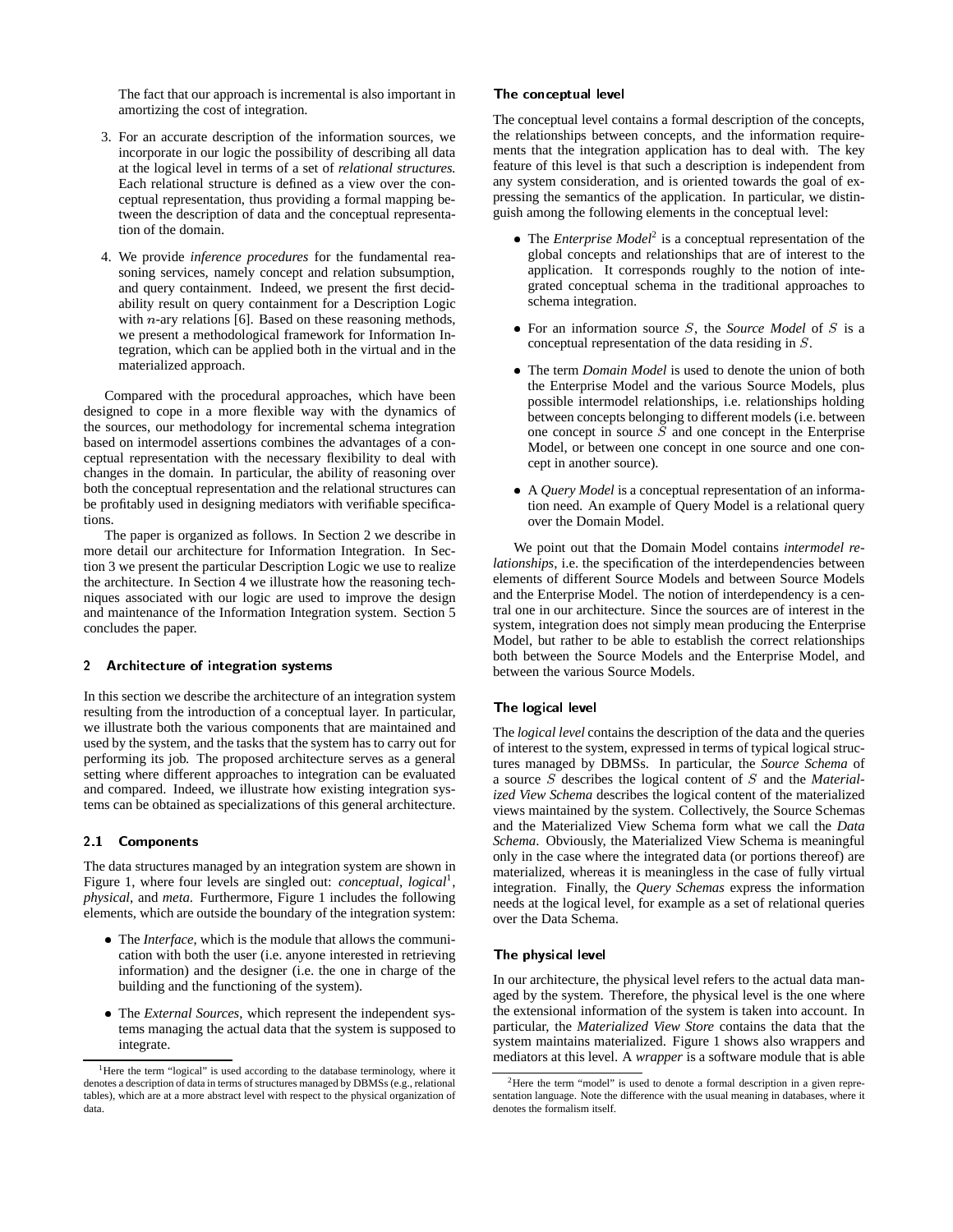

Figure 1: Architecture for Data Integration

to access a source and retrieve the data therein in a form that is coherent with the logical specification of the source.

A *mediator* [36] is a software module that takes as input sets of data produced by either wrappers or other mediators, refines this information by integrating and resolving conflicts, and produces as output another set of data, namely the one corresponding to the result of a given query. In other words, a mediator is always associated to a particular query at the logical level. The result of a mediator can be either materialized, transferred to the interface, or transferred to another mediator.

# The meta level

The meta level comprises the *Meta Model*, which is the repository with all meta information about the various system components, and is used by both the user and the designer. A more detailed discussion of the meta level is outside the scope of this paper, and can be found, for example, in [24].

### Mappings

Figure 1 also shows the mappings between the conceptual and the logical level, and between the logical and the physical level.

Regarding the first aspect, the mapping between Source Models and Source Schemas represents the fact that the correspondence between the logical representation of data in the sources and concepts in the Source Models should be explicit. The same holds for information needs expressed at the conceptual level and queries expressed at the logical level. Finally, the correspondence between elements of the Domain Model and the Materialized View Schema

represents the information on which are the concepts and relationships that are materialized in the views maintained by the system.

Regarding the second aspect, the mapping between mediators and Query Schemas and/or the Materialized Views Schema makes explicit the fact that each mediator is supposed to compute the extension of a logical object, which can be either materialized or not. A wrapper is always associated to an element of a Source Schema, namely, the one whose data are extracted and retrieved by the wrapper. The mapping with Source Schemas represents exactly the correspondence between a wrapper and the logical element whose extensional data are extracted from the source by the wrapper.

# 2.2 Tasks

In this section we briefly discuss the tasks that should be carried out during the use of an integration system conforming to our architecture.

The first class of tasks comprises all the activities regarding the definition of the different elements of the architecture. Such activities mainly pertain to the design of the integration system. For example, the specification of the various Conceptual Models and the intermodel links belongs to this phase. We note that the architecture does not prescribe to build the conceptual level in one shot, but rather supports an incremental definition of both the Domain and the Query Models. Indeed, such models are subject to changes and additions as the analysis of the information sources proceeds.

Observe that in the (partially) materialized approach to integration, one of the most critical tasks is the decision of what and how to materialize. Moreover, in both the materialized and the virtual approach, the task of wrapper and mediator design is extremely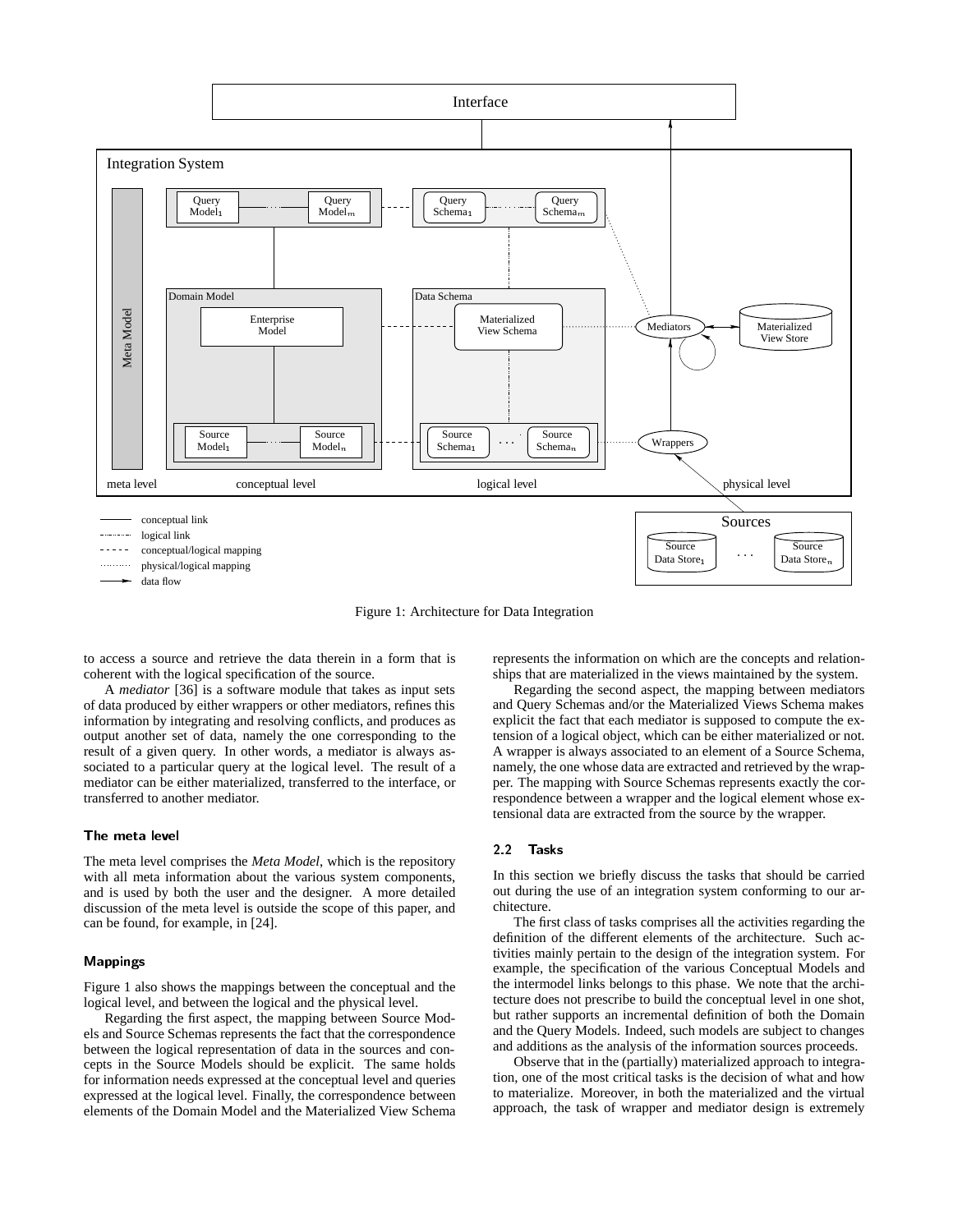important. Designing a wrapper means to decide how to access the source in order to retrieve data, and designing a mediator means to decide how to use wrappers in order to answer a particular query or to materialize a particular view. Note that the design of a mediator comprises the resolution of conflicts and/or heterogeneity of data residing in different sources.

The second kind of tasks includes all the design activities to be performed when a new information need arises. In this case, the new query has to be compared with those computed by the available mediators. The most important problem here is the one of *query rewriting*, i.e. checking if and how the new query can be reformulated in terms of those computed by the existing mediators. In virtual integration, this may lead the new mediator to simply call for the existing mediators. In materialized integration, reformulating the query in terms of the materialized views means avoiding to access the sources. Conversely, if the query (or part thereof) cannot be answered by simply relying on the existing materialized views, a new view (or new views) should be materialized, and the problem of query rewriting arises in a different form: the new view to materialize is seen as a query that has to be formulated in terms of the Source Schemas.

Finally, the third class of tasks concerns the activities that are routinely carried out during the operational phase of the systems, namely data extraction, query computation, and view materialization and refreshment.

# 2.3 Comparison with existing systems

The architecture outlined above can be instantiated to different information integration settings.

Schema integration [3] In the schema integration setting, integration starts by providing a conceptual representation of the sources (Source Models), and proceeds by generating the global database schema (Enterprise Model). Such a schema is then used for the design of the implemented database (Materialized View Schema, Materialized View Store). Once such database has been created, the sources are discarded and the conceptual level is not used anymore.

Multidatabases [33, 22] The setting of multidatabases deals with different sources, which are considered as internal components of the Integration System. Based on a logical representation of the sources, mediators are designed in order to satisfy information needs also expressed at the logical level (Query Schemas). Typically, mediators do not materialize data in the system. Also, the conceptual level is generally not taken into account.

Global information systems [34] In this setting the goal is to provide tools for the integrated access to multiple and diverse autonomous information sources and repositories, such as databases, HTML documents, unstructured files. Among the systems proposed in this framework, Information Manifold [30, 25, 28] uses a representation at the conceptual level of a reconciled view (called World View) of the information sources and no data is materialized. Also TSIMMIS [10, 34] deals with a virtual scenario, but does not provide a conceptual representation of data. One difference between the above two systems is that in the former, data at the sources are described as views over the World View, whereas in the latter, each mediator computes a view over the sources. Both these strategies have disadvantages: in the first case intersource relationships are not expressible, and in the second case general concepts cannot be characterized independently from the sources.

A declarative approach is taken also in Carnot and SIMS, in which reasoning is based on formalisms (Cyc [27] and LOOM [31],

respectively) that are undecidable. Information Manifold uses the Classic [32] Description Logic at the conceptual level, and extends it with conjunctive queries at the logical level. While this Description Logic is polynomially decidable, it cannot fully capture neither the relationships among the various classes of data in the domain, nor the intermodel assertions.

Notably, our approach, described in the next section, is based on a decidable Description Logic, but does not impose any predefined direction for expressing links between the sources and the Enterprise Model.

Data warehouses [23] In this setting views are materialized, as e.g. in the WHIPS system [18, 38], in which information is not represented at the conceptual level. The lack of a conceptual level is shared by the SQUIRREL system [41, 40, 39, 21]. However, within SQUIRREL it is also possible to take into account the case of virtual views.

# 3 Representation and reasoning

While Section 2 illustrates the general architecture of the integration system, the goal of this section is to describe a formalism that can be used both at the conceptual and the logical level, and the associated reasoning techniques. In this paper we do not deal with representation and reasoning on Query Models and Query Schemas.

Representation at the conceptual level We use for the conceptual level a specific *Description Logic*, called DLR, which includes *concepts* and *n-ary relations*<sup>3</sup>.  $\mathcal{DLR}$  is inspired by the languages introduced in [5, 13, 12, 9], and is a natural extension of Description Logics  $[16, 8, 4]$  towards *n*-ary relations, which are extremely important in our context.

We assume to deal with a finite set of *atomic relations* and *concepts*, denoted by <sup>P</sup> and A respectively. We use <sup>R</sup> to denote arbitrary *relations* (of given arity between 2 and  $n_{max}$ ), and C to denote arbitrary *concepts*, respectively built according to the following syntax  $(i$  and  $j$  denote components of relations, i.e. integers between 1 and  $n_{max}$ , *n* denotes the arity of a relation, i.e. an integer between 2 and  $n_{max}$ , and k denotes a nonnegative integer)<sup>4</sup>:

$$
\begin{array}{ll}\n\mathbf{R} &::= \top_n \mid \mathbf{P} \mid (\$i/n: C) \mid \neg \mathbf{R} \mid \mathbf{R}_1 \sqcap \mathbf{R}_2 \\
C &::= \top_1 \mid A \mid \neg C \mid C_1 \sqcap C_2 \mid \\
& \exists [\$i] \mathbf{R} \mid (\leq k [\$i] \mathbf{R})\n\end{array}
$$

The semantics of the  $DLR$  constructs is specified through the usual notion of interpretation. An *interpretation*  $\mathcal{I} = (\Delta^{\mathcal{I}}, \mathcal{I})$  is constituted by an *interpretation domain*  $\Delta^2$  and an *interpretation function* <sup>1</sup> that assigns to each concept C a subset  $C<sup>T</sup>$  of  $\Delta<sup>T</sup>$ , and to each relation **R** of arity *n* a subset  $\mathbb{R}^{\mathcal{I}}$  of  $(\Delta^{\mathcal{I}})^n$ , such that the conditions in Figure 2 are satisfied. We observe that  $\top_1$  denotes the interpretation domain, while  $\top_n$ , for  $n > 1$ , does *not* denote the n-cartesian product of the domain, but only a subset of it, that covers all relations of arity n. As a consequence, the " $\neg$ " construct on relations is used to express difference of relations, rather than complement.

A DLR *conceptual model* M (i.e., either the Enterprise Model or one of the Source Models) is constituted by a finite set of *intramodel assertions*, which express knowledge on the relations and

<sup>3</sup>Domains, i.e. sets of values such as integer, string, etc., can be easily included in  $DLR$ .

<sup>4</sup>Concepts and relations must be *well-typed*, which means that (i) only relations of the same arity n can be combined to form expressions of type  $\mathbf{R}_1 \cap \mathbf{R}_2$  (which inherit the arity n), and (ii)  $i \leq n$  whenever i denotes a component of a relation of arity n.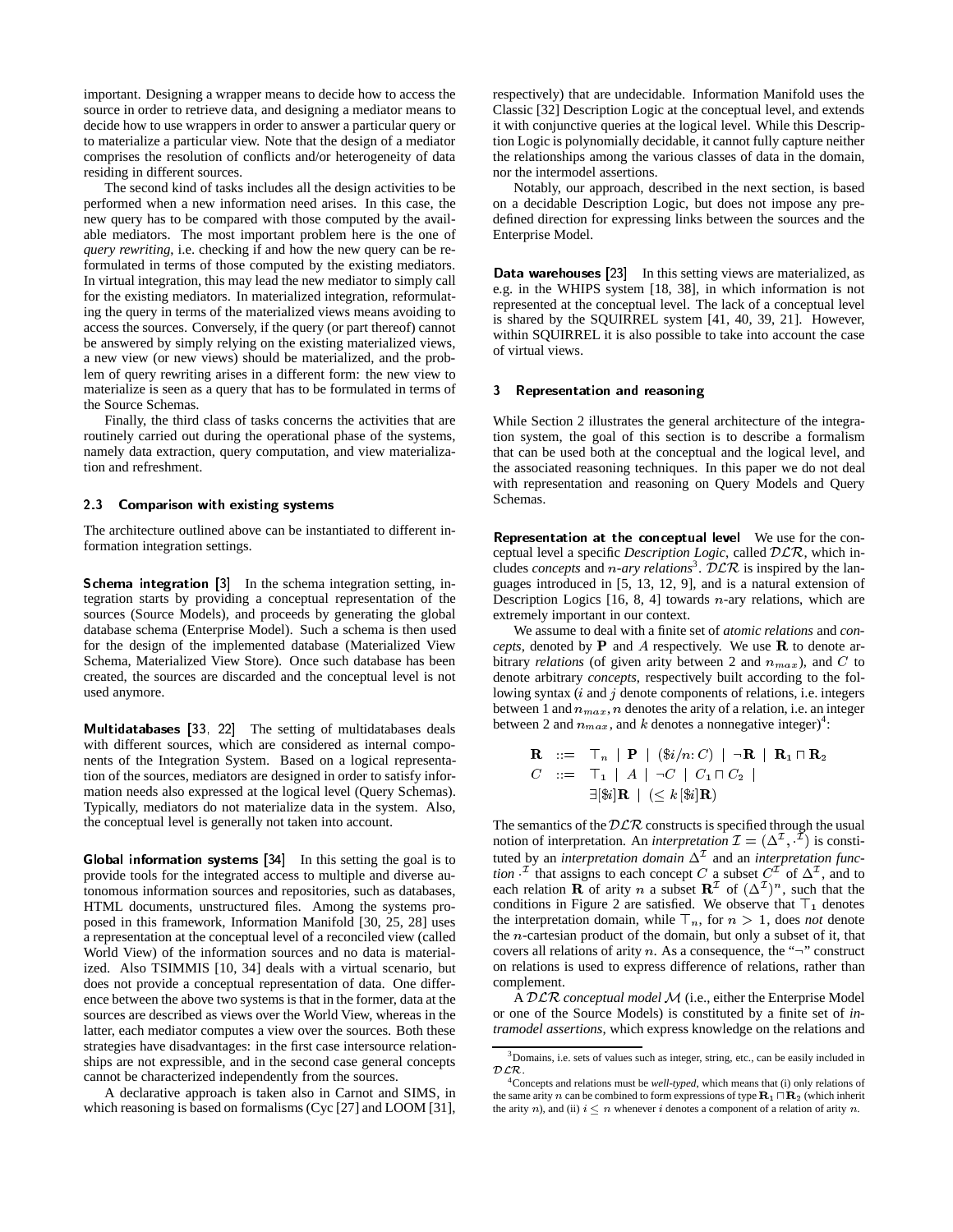|                                                                                                               | $\begin{array}{ccc} \top^{\mathcal{I}}_{n} & \subseteq & (\Delta^{\mathcal{I}})^{n} \\ \mathbf{P}^{\mathcal{I}} & \subset & \top^{\mathcal{I}}_{n} \end{array}$                                                                                                                         | $T_1^L = \Delta^L$<br>$A^{\bar{\mathcal{I}}}$ $\subset \Delta^{\mathcal{I}}$                                                                           |  |
|---------------------------------------------------------------------------------------------------------------|-----------------------------------------------------------------------------------------------------------------------------------------------------------------------------------------------------------------------------------------------------------------------------------------|--------------------------------------------------------------------------------------------------------------------------------------------------------|--|
| $(\mathbf{R}_1 \cap \mathbf{R}_2)^{\mathcal{I}} = \mathbf{R}_1^{\mathcal{I}} \cap \mathbf{R}_2^{\mathcal{I}}$ | $(\neg \mathbf{R})^{\mathcal{I}} = \top_n^{\mathcal{I}} \setminus \mathbf{R}^{\mathcal{I}}$                                                                                                                                                                                             | $(\neg C)^{\mathcal{I}} = \Delta^{\mathcal{I}} \setminus C^{\mathcal{I}}$<br>$(C_1 \cap C_2)^{\mathcal{I}} = C_1^{\mathcal{I}} \cap C_2^{\mathcal{I}}$ |  |
|                                                                                                               | $(\$i/n: C)^{\mathcal{I}} = \{(\mathbf{d}_1, \ldots, \mathbf{d}_n) \in \top_n^{\mathcal{I}} \mid d_i \in C^{\mathcal{I}}\}\$<br>$(\exists [\$i] \mathbf{R})^{\mathcal{I}} = \{d \in \Delta^{\mathcal{I}} \mid \exists (d_1, \ldots, d_n) \in \mathbf{R}^{\mathcal{I}} \ldotp d_i = d\}$ |                                                                                                                                                        |  |
|                                                                                                               | $(\leq k [\$\mathbf{i}]\mathbf{R}]^{\mathcal{I}} = \{d \in \Delta^{\mathcal{I}} \mid  \{(d_1, \ldots, d_n) \in \mathbf{R}_1^{\mathcal{I}} \mid d_i = d\}  \leq k\}$                                                                                                                     |                                                                                                                                                        |  |

Figure 2: Semantic rules for  $DLR$  (P, R, R<sub>1</sub>, and R<sub>2</sub> have arity *n*)

concepts in  $M$ , and have the form

 $L \subseteq L' \qquad L \not\subseteq L' \qquad L \equiv L' \qquad L \not\equiv L'$ 

with  $L, L'$  either two relations of the same arity or two concepts.

An interpretation *I satisfies* an intramodel assertion  $L \subseteq L'$ (resp.  $L \equiv L'$ ) if  $L^2 \subseteq L'^2$  (resp.  $L^2 = L'^2$ ), and it satisfies  $L \not\sqsubseteq L'$  (resp.  $L \not\equiv L'$ ) if  $\mathcal I$  does not satisfy  $L \sqsubseteq L'$  (resp.  $L \equiv L'$ ). eval An interpretation *satisfies* M, if it satisfies all assertions in M.

To specify knowledge on the conceptual interrelationships among the sources and/or the enterprise, we use *intermodel assertions* [9], which have essentially the form of intramodel assertions, although the two relations (concepts)  $L$  and  $L'$  belong to two different conceptual models  $\mathcal{M}_i$ ,  $\mathcal{M}_j$ . Intermodel assertions can be either *extensional*, which express relationships between the extensions of the relations (concepts) involved, or *intensional*, which express conceptual relationships that are not necessarily reflected at the instance level. Formally, the interpretation of extensional intermodel assertions is analogous to the one of intramodel assertions. Instead, intensional intermodel assertions are interpreted by first taking the intersection of the relations (concepts)  $L, L'$ with both  $\top_{ni}$  and  $\top_{nj}$  ( $\top_{1i}$  and  $\top_{1j}$ ). For example, an interpretation  $\mathcal I$  satisfies the intermodel assertion  $\mathbf R_i \subseteq_{int} \mathbf R'_j$  if  $\mathsf{T}_{n_i^1} \cap \mathsf{T}_{n_j^2} \cap \mathbf{R}_i^1 \subseteq \mathsf{T}_{n_i^1} \cap \mathsf{T}_{n_j^2} \cap \mathbf{R}_i^{\prime\,1}.$ 

A *Domain Model (DM)* W is an  $(m + 2)$ -tuple  $\langle \mathcal{M}_0, \mathcal{M}_1, \ldots, \mathcal{M}_m, \mathcal{G} \rangle$  such that: (i)  $\mathcal{M}_0$  is the Enterprise Model; (ii) each  $\mathcal{M}_i$ , for  $i \in \{1,\ldots,m\}$ , is a Source Model; (iii)  $G$  (for "glue") is a finite set of intermodel assertions. We assume that G always includes for each  $i \in \{1,...,m\}$  the following assertions:  $\top_{1i} \sqsubseteq_{ext} \top_{10}$ , and  $\top_{ni} \sqsubseteq_{ext} \top_{n0}$  for each n such that a relation  **of arity**  $n$  **appears in**  $M_i$ **. An interpretation**  $\mathcal I$ *satisfies*  $W$  if it satisfies all the intramodel and intermodel assertions in  $W$ .

Representation at the logical level We express the logical level in terms of a set of relation schemas, each describing either a relation of a Source Schema, or a relation of the Materialized View Schema. Such relations are related to the DM by characterizing each relation schema in terms of a non-recursive Datalog query over the elements of the DM, i.e. a query of the form:

$$
q(\vec{\mathbf{x}}) \ \leftarrow \ \mathit{body}_1(\vec{\mathbf{x}}, \vec{\mathbf{y}}_1) \vee \cdots \vee \mathit{body}_m(\vec{\mathbf{x}}, \vec{\mathbf{y}}_m)
$$

where each  $body_i({\bf \vec{x},\vec{y}}_i)$  is a conjunction of *atoms*, either  ${\bf R(t)}$  or  $C(t)$  (where  $\vec{t}$  and t are variables in  $\vec{x}, \vec{y}_i$ )<sup>5</sup>, with **R**, C relations and concepts over the DM. The *arity* of q is equal to the number of variables of  $\vec{x}$ .

We observe that, by means of assertions on both relations and concepts expressed in the DM, additional constraints than those directly present in the query can be imposed. This distinguishes our approach with respect to  $[15, 29]$ , where *n*-ary relations appearing in queries are not part of the conceptual model.

Given an interpretation  $\mathcal I$  of a DM  $\mathcal W$ , a query q for  $\mathcal W$  of arity *n* is interpreted as the set  $q^2$  of *n*-tuples  $(o_1, \ldots, o_n)$ , with each  $o_i \in \Delta^{\mathcal{I}}$ , such that, when substituting  $(o_1,\ldots,o_n)$  for  $(x_1,\ldots,x_n)$ , the formula

$$
\exists \vec{\mathbf{y}}_1.\textit{body}_1(\vec{\mathbf{x}},\vec{\mathbf{y}}_1) \vee \dots \vee \exists \vec{\mathbf{y}}_m.\textit{body}_m(\vec{\mathbf{x}},\vec{\mathbf{y}}_m)
$$

evaluates to true in  $\mathcal{I}$ . If q and  $q'$  are two queries (of the same arity) for W, we say that q is *contained in* q' wrt W, if  $q^{\perp} \subseteq q^{\prime\perp}$  for every  $\mathcal I$  satisfying  $\mathcal W$ .

Reasoning The typical kinds of reasoning services needed at the conceptual level in order to support the designer in applying the integration methodology presented in Section 4 (e.g., checking whether the DM is consistent, checking whether a relation or a concept is satisfiable in the DM, checking subsumption between relations or concepts in the DM) can be reduced to checking satisfiability of the DM. The reasoning tasks can in particular be exploited for computing and incrementally maintaining the concept and relation lattice of the DM, or more generally the lattice of all concept and relation expressions.

The expressiveness of  $DLR$ , required for capturing meaningful properties in the DM, makes reasoning a complex task. We have devised a sound and complete procedure to decide the satisfiability of a DM which works in worst-case deterministic exponential time in the size of the DM. Indeed, this worst-case complexity is inherent to the problem, therefore reasoning with respect to a DM is EXPTIME complete. The inference method works in two steps: first, reasoning on the DM is reduced to reasoning on a knowledge base expressed in the Description Logic  $\mathcal{CIQ}$  [14]; then reasoning procedures for  $\mathcal{CIQ}$ , based on the correspondence with Propositional Dynamic Logics, are exploited.

For reasoning at the logical level, we provide suitable techniques for query containment. In particular, we have developed an algorithm for deciding query containment with respect to a DM, which exploits a reduction to unsatisfiability in  $\mathcal{CIQ}$ , and which extends the one in [6, 7] to deal with both intramodel and intermodel assertions.

**Example** Figure 3 shows a DM,  $W = (M_0, M_1, M_2, \mathcal{G})$ , that represents an enterprise and two sources containing information about contracts between clients and departments for services, and about registration of clients at departments. Symbols subscripted by *i* refer to model  $\mathcal{M}_i$ . The intramodel assertions in  $\mathcal{M}_0$ ,  $\mathcal{M}_1$ ,  $\mathcal{M}_2$  are visualized in Figure 4, using Entity-Relationship diagrams, which are typical of conceptual modeling in Databases and are fully compatible with  $DLR$ . Source 1 contains information about clients registered at public-relations departments. Source 2 contains information about contracts and complete information about services. The Enterprise Model provides a reconciled conceptual description of the two sources. Note that, in this example, such reconciled description is not complete yet: e.g., the relation PROMOTION is not modeled in  $\mathcal{M}_0$  (recall that our approach to integration is

 $5$ Our approach works also when constants are used in the queries.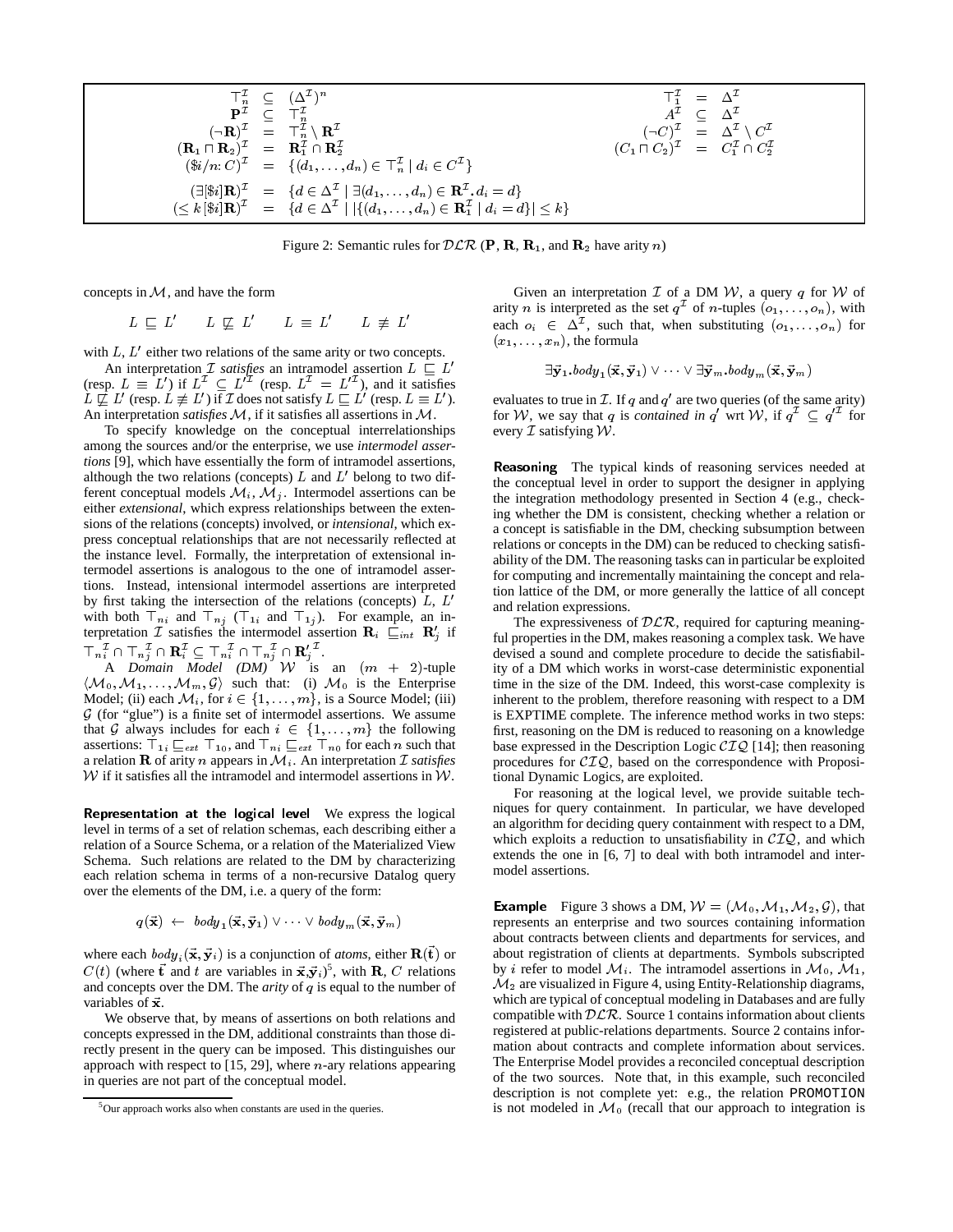|                                      | CONTRACT <sub>0</sub> $\sqsubseteq$ (\$1:Client <sub>0</sub> ) $\sqcap$ (\$2:Dept <sub>0</sub> ) $\sqcap$<br>(\$3:Service <sub>0</sub> ) |                                                                                                  | $Depth_1 \equiv_{ext}$ PrDept <sub>0</sub>                                                                                                                                                                                                                                                                                                                                                                                                                                                 |
|--------------------------------------|------------------------------------------------------------------------------------------------------------------------------------------|--------------------------------------------------------------------------------------------------|--------------------------------------------------------------------------------------------------------------------------------------------------------------------------------------------------------------------------------------------------------------------------------------------------------------------------------------------------------------------------------------------------------------------------------------------------------------------------------------------|
| $PrDepth_0$ $\Box$ Dept <sub>0</sub> | REG-AT <sub>0</sub> $\sqsubseteq$ (\$1: Client <sub>0</sub> ) $\sqcap$ (\$2: Dept <sub>0</sub> )                                         | $REG-AT_1$ $\sqsubseteq_{ext}$ REG-AT <sub>0</sub>                                               | Client <sub>1</sub> $\equiv_{ext}$ Client <sub>0</sub> $\Box$ <sup>21</sup> REG-AT <sub>0</sub> [\$1].PrDept <sub>0</sub>                                                                                                                                                                                                                                                                                                                                                                  |
|                                      |                                                                                                                                          |                                                                                                  | Client <sub>0</sub> $\Box$ <sup>2<sup>1</sup>CONTRACT<sub>0</sub>[\$1].<sup>T</sup><sub>2</sub></sup><br>$\begin{bmatrix} \begin{matrix} \begin{matrix} \end{matrix} \\ \end{matrix} \end{bmatrix} \begin{bmatrix} \begin{matrix} \end{matrix} \\ \end{bmatrix}^2 \begin{bmatrix} \begin{matrix} \end{matrix} \\ \end{bmatrix}$ PROMOTION <sub>1</sub> $\begin{bmatrix} \begin{matrix} \end{matrix} \\ \end{bmatrix}$ . $\begin{bmatrix} \begin{matrix} \end{matrix} \\ \end{bmatrix}$ . T |
|                                      | REG-AT <sub>1</sub> $\Box$ (\$1: Client <sub>1</sub> ) $\Box$ (\$2: Dept <sub>1</sub> )                                                  |                                                                                                  |                                                                                                                                                                                                                                                                                                                                                                                                                                                                                            |
| PROMOTION1                           | $\Box$ REG-AT <sub>1</sub><br>LOCATION <sub>1</sub> $\sqsubseteq$ (\$1:Dept <sub>1</sub> ) $\sqcap$ (\$2:String)                         | Dept <sub>2</sub> $\sqsubseteq_{ext}$ Dept <sub>0</sub>                                          | Client <sub>2</sub> $\sqsubseteq_{ext}$ Client <sub>0</sub> $\sqcap \exists^{\geq 1}$ CONTRACT <sub>0</sub> [\$1]. $\top_2$                                                                                                                                                                                                                                                                                                                                                                |
|                                      | Dept <sub>1</sub> $\sqsubseteq$ $\exists^{\leq 1}$ LOCATION <sub>1</sub> [\$1]. $T_2$                                                    | Service <sub>2</sub> $\equiv_{ext}$ Service <sub>0</sub>                                         |                                                                                                                                                                                                                                                                                                                                                                                                                                                                                            |
| $CONTRACT2$ $\sqsubseteq$            | $(\$1:Client_2) \sqcap (\$2:Depth_2) \sqcap$<br>$(\$3:Service_2)$                                                                        | Client <sub>1</sub> $\equiv_{int}$ Client <sub>2</sub><br>$Depth \equiv_{int}$ Dept <sub>2</sub> |                                                                                                                                                                                                                                                                                                                                                                                                                                                                                            |

Figure 3: Domain model ( $(\frac{\$i}{n}: C)$  is abbreviated by  $(\$i: C)$ )



Figure 4: Enterprise and source models in Entity-Relationship diagrams

incremental). The various interdependencies among relations and concepts in the Enterprise Model and the two Sources Models are represented by the intermodel assertions on the right-hand side of Figure 3.

As for the logical level representation, suppose, for example, that the actual data in Source 1 are described by a relational table Table<sub>1</sub> having three columns, one for the client, one for the department which the client is registered at, and one for the location of the department. Such a table is specified in terms of the DM by means of the query:

$$
\mathtt{Table_1}(x,y,z) \ \leftarrow \ \mathtt{REG-AT_1}(x,y) \land \mathtt{LOCALION_1}(y,z)
$$

Using the reasoning services associated with  $DLR$ , we can automatically derive logical consequences of the DM. For instance, we can prove that the assertion PROMOTION<sub>1</sub>  $\sqsubseteq_{ext}$  REG-AT<sub>0</sub>  $\sqcap$ (\$2: PrDept<sub>0</sub>) is a logical consequence of W. Observe that, although  $\mathcal{M}_0$  does not contain a relation PROMOTION, the above assertion relates PROMOTION<sub>1</sub> to  $\mathcal{M}_0$  in a precise way.

Next, consider, for instance, the following queries posed to  $\mathcal{M}_0$ :

$$
q_1(x,y) \leftarrow \text{Client}_0(x) \land \text{CONTRACT}_0(x,y,z) q_2(x,y) \leftarrow \text{Client}_0(x) \land \text{CONTRACT}_0(x,y,z) \land REG-AT}_0(x,w) \land \text{PrDepth}_0(w)
$$

 $q_2$  is obviously contained in  $q_1$ . However, taking into account the assertions in W, we can also derive that  $q_1$  is contained in  $q_2$  wrt W.

# 4 The methodology

We outline a methodology for Information Integration, based on the techniques previously described, which can be applied in the context of both virtual and materialized data integration. The methodology deals with two scenarios, called *source-driven* and *clientdriven*.

Source-driven integration Source-driven integration is triggered when a new source or a new portion of a source is taken into account for integration. The steps to be accomplished in this case are:

- 1. *Source Model construction.* The Source Model capturing the concepts and the relationships of the new source that are critical for the enterprise is produced.
- 2. *Source Model integration.* The Source Model is *integrated into the Domain Model*. This can lead to changes both to the Source Models, and to the Enterprise Model. The specification of intermodel assertions and the derivation of implicit relationships by exploiting the reasoning techniques, represent the novel part of the methodology. Notably, not only assertions relating elements in one Source Model with elements in the Enterprise Model, but also assertions relating elements in different Source Models are of importance. For example, inferring that the set of instances of a relation in source  $S_i$  is always a subset of those in source  $S_j$  can be important in order to infer that accessing source  $S_i$  for retrieving instances of the relation is useless.
- 3. *Quality analysis.* The Quality Factors of the resulting Domain Model are evaluated and a restructuring is accomplished to match the required criteria. This step requires the use of the reasoning techniques associated with our formalisms to check for quality factors such as consistency, redundancy, readability, accessibility, believability [7].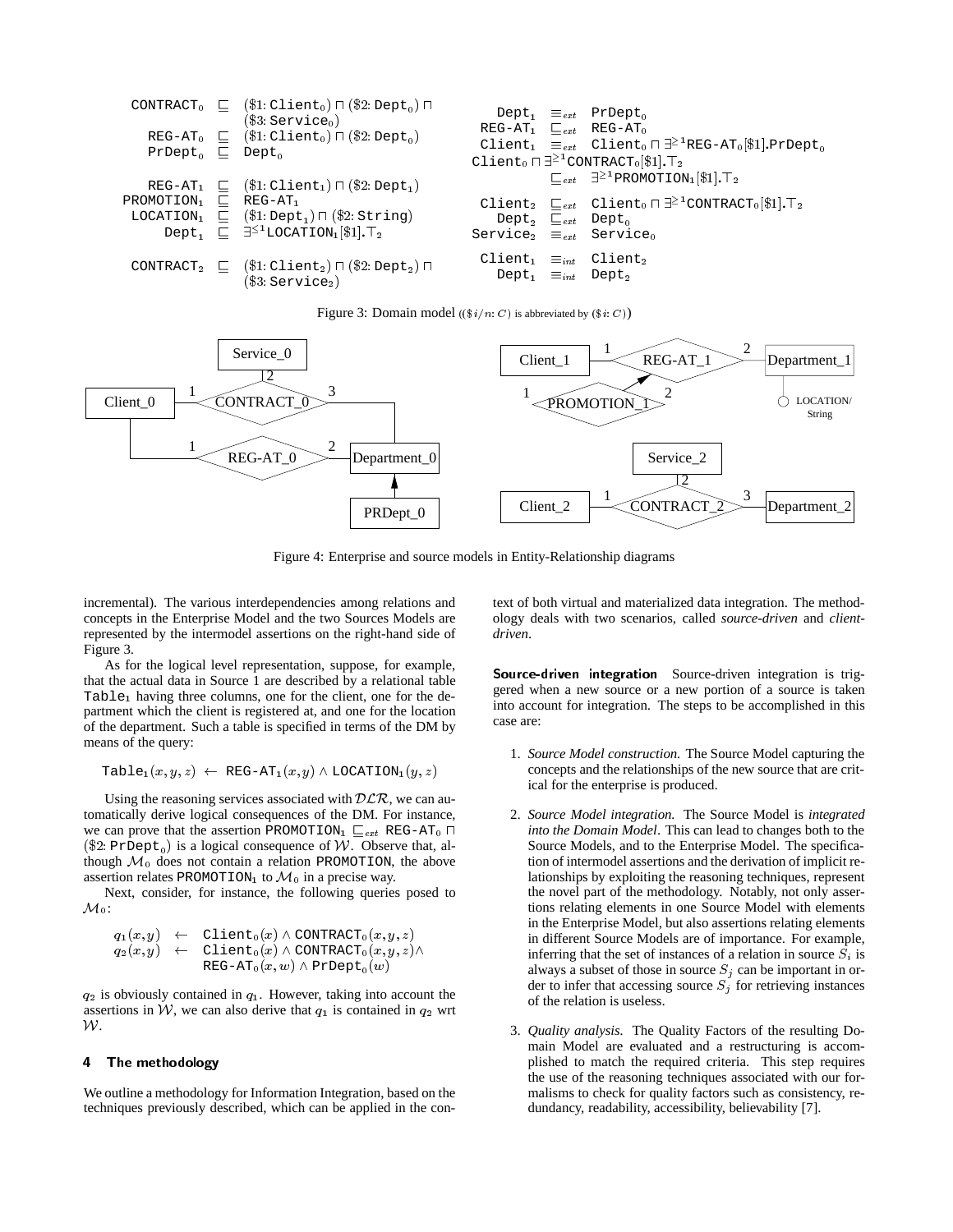- 4. *Source Schema construction.* The Source Schema, i.e. the logical view of the new source or a new portion of the source (expressed as a collection of queries over the corresponding Source Model) is produced. The source schemas are used in order to determine the sources relevant for computing answers to queries, by exploiting the ability to reason about queries.
- 5. *Materialized View Schema restructuring.* This step is done only in Materialized Data Integration. On the basis of the new source, an analysis is carried out on whether the Materialized View Schema should be restructured and/or modified in order to better meet quality requirements. Again, the schema is constituted by a set of queries over the Domain Model, and for its restructuring the use of reasoning techniques is crucial. A restructuring of the Materialized View Schema may require the design of new mediators.

Client-driven integration The client-driven design strategy refers to the case when a new query (or a set of queries) posed by a client is considered. The reasoning facilities are exploited to analyze and systematically decompose the query and check whether its components are subsumed by the views defined in the various schemas.

In Materialized Data Integration, the analysis is carried out as follows:

- 1. By exploiting query containment checking, we verify if and how the answer can be computed from the materialized views.
- 2. In the case where the materialized views are not sufficient, we verify if the answer can be obtained by materializing new concepts represented in the Domain Model. In this case, query containment helps to identify the set of sub-queries to be issued on the sources and to extend and/or restructure the Materialized View Schema. Different choices can be identified, based on various preference criteria (e.g. minimization of the number of sources, as in [30]) which take into account the above mentioned quality factors.
- 3. In the case where neither the materialized data nor the concepts in the Domain Model are sufficient, the necessary data should be searched for in new sources, or in new portions of already analyzed sources. The new (portions of the sources) are then added to the Domain Model using the source-driven approach, and the process of analyzing the query is iterated.

In Virtual Data Integration, one has to determine whether and how the answer can be computed from the data in the analyzed sources, falling into case (2) or (3).

# 5 Conclusions

We have presented the fundamental features of a declarative approach to Information Integration based on Description Logics. We are currently applying the presented framework to the problem of data warehouse design within the ESPRIT Project DWQ (Foundations of Data Warehouse Quality).

# **References**

[1] Y. Arens, C. Y. Chee, C. Hsu, and C. A. Knoblock. Retrieving and integrating data from multiple information sources. *J. of Intelligent and Cooperative Information Systems*, 2(2):127– 158, 1993.

- [2] Y. Arens, C. A. Knoblock, and W. Chen. Query reformulation for dynamic information integration. *J. of Intelligent Information Systems*, 6:99–130, 1996.
- [3] C. Batini, M. Lenzerini, and S. B. Navathe. A comparative analysis of methodologies for database schema integration. *ACM Computing Surveys*, 18(4):323–364, 1986.
- [4] A. Borgida. Description logics in data management. *IEEE Trans. on Knowledge and Data Engineering*, 7(5):671–682, 1995.
- [5] D. Calvanese, G. De Giacomo, and M. Lenzerini. Structured objects: Modeling and reasoning. In *Proc. of the 4th Int. Conf. on Deductive and Object-Oriented Databases (DOOD-95)*, number 1013 in Lecture Notes in Computer Science, pages 229–246. Springer-Verlag, 1995.
- [6] D. Calvanese, G. De Giacomo, and M. Lenzerini. On the decidability of query containment under constraints. In *Proc. of the 17th ACM SIGACT SIGMOD SIGART Sym. on Principles of Database Systems (PODS-98)*, 1998.
- [7] D. Calvanese, G. De Giacomo, M. Lenzerini, D. Nardi, and R. Rosati. Source integration in data warehousing. Technical Report DWQ-UNIROMA-002, DWQ Consortium, Oct. 1997.
- [8] D. Calvanese, M. Lenzerini, and D. Nardi. A unified framework for class based representation formalisms. In J. Doyle, E. Sandewall, and P. Torasso, editors, *Proc. of the 4th Int. Conf. on the Principles of Knowledge Representation and Reasoning (KR-94)*, pages 109–120, Bonn, 1994. Morgan Kaufmann, Los Altos.
- [9] T. Catarci and M. Lenzerini. Representing and using interschema knowledge in cooperative information systems. *J. of Intelligent and Cooperative Information Systems*, 2(4):375– 398, 1993.
- [10] S. Chawathe, H. Garcia-Molina, J. Hammer, K. Ireland, Y. Papakonstantinou, J. Ullman, and J. Widom. The TSIMMIS project: Integration of heterogeneous information sources. In *Proc. of IPSI Conf. (IPSI'94)*, Tokyo (Japan), 1994.
- [11] C. Collet, M. N. Huhns, and W.-M. Shen. Resource integration using a large knowledge base in Carnot. *IEEE Computer*, 24(12):55–62, 1991.
- [12] G. De Giacomo and M. Lenzerini. Description logics with inverse roles, functional restrictions, and n-ary relations. In *Proc. of the 4th European Workshop on Logics in Artificial Intelligence (JELIA-94)*, volume 838 of *Lecture Notes In Artificial Intelligence*, pages 332–346. Springer-Verlag, 1994.
- [13] G. De Giacomo and M. Lenzerini. What's in an aggregate: Foundations for description logics with tuples and sets. In *Proc. of the 14th Int. Joint Conf. on Artificial Intelligence (IJCAI-95)*, pages 801–807, 1995.
- [14] G. De Giacomo and M. Lenzerini. TBox and ABox reasoning in expressive description logics. In L. C. Aiello, J. Doyle, and S. C. Shapiro, editors, *Proc. of the 5th Int. Conf. on the Principles of Knowledge Representation and Reasoning (KR-96)*, pages 316–327. Morgan Kaufmann, Los Altos, 1996.
- [15] F. M. Donini, M. Lenzerini, D. Nardi, and A. Schaerf. A hybrid system integrating Datalog and concept languages. In *Proc. of the 2nd Conf. of the Italian Association for Artificial Intelligence (AI\*IA-91)*, number 549 in Lecture Notes In Artificial Intelligence. Springer-Verlag, 1991. An extended version appeared also in the Working Notes of the AAAI Fall Symposium "Principles of Hybrid Reasoning".